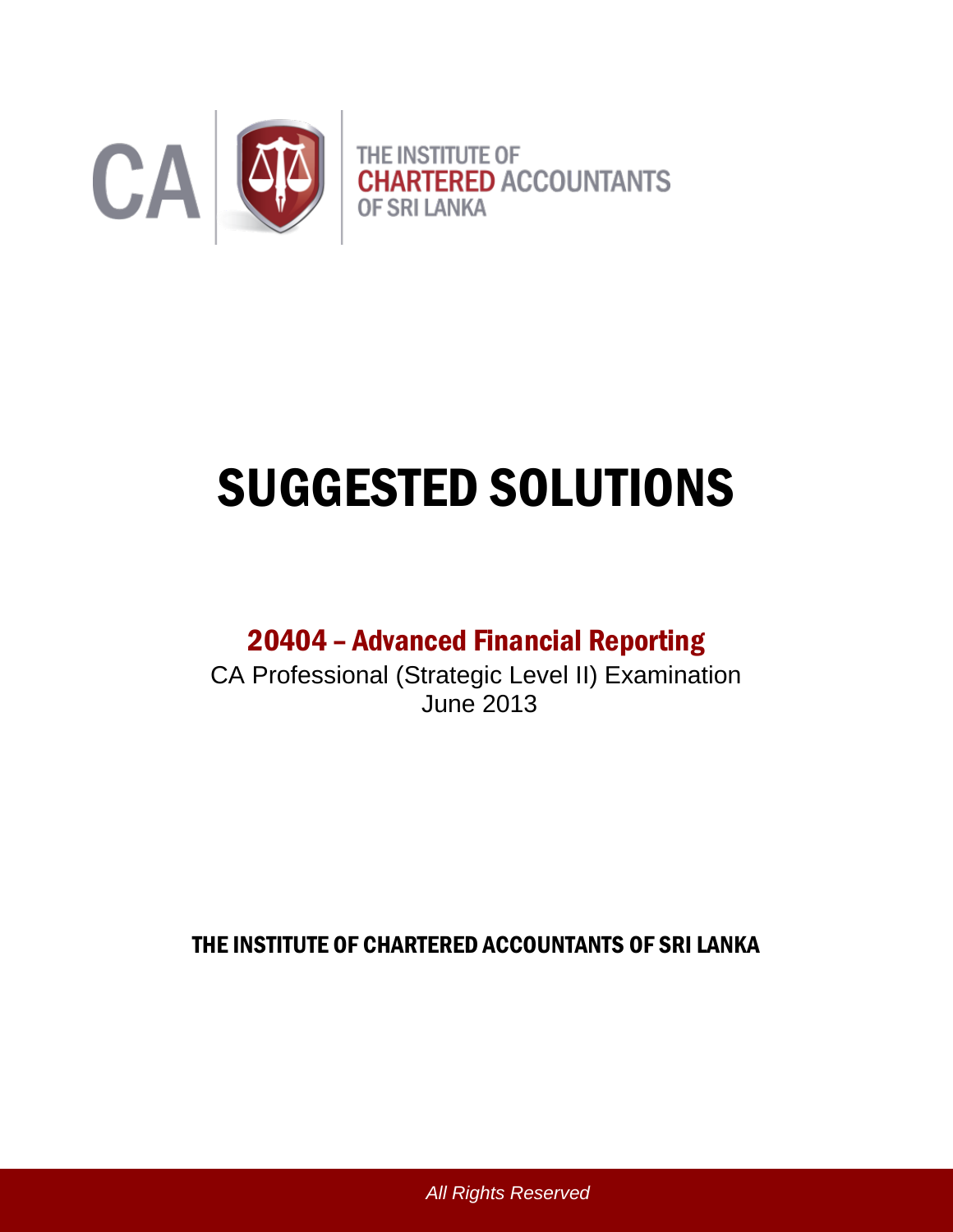# **Answer No. 01**

(a)

|                                                     | Rs.'000   |
|-----------------------------------------------------|-----------|
| Goodwill                                            |           |
| Cost of investment                                  | 150,000   |
| Cash                                                | 30,000    |
| Contingent consideration                            | 50,000    |
| Fair value of NCI -1/4/2012 (2,000,000 X Rs 25)     |           |
|                                                     | 230,000   |
| Fair value of net assets of M at acquisition $(W2)$ | (156,000) |
| Goodwill on aqcuisition                             | 74,000    |
|                                                     |           |

(5 marks)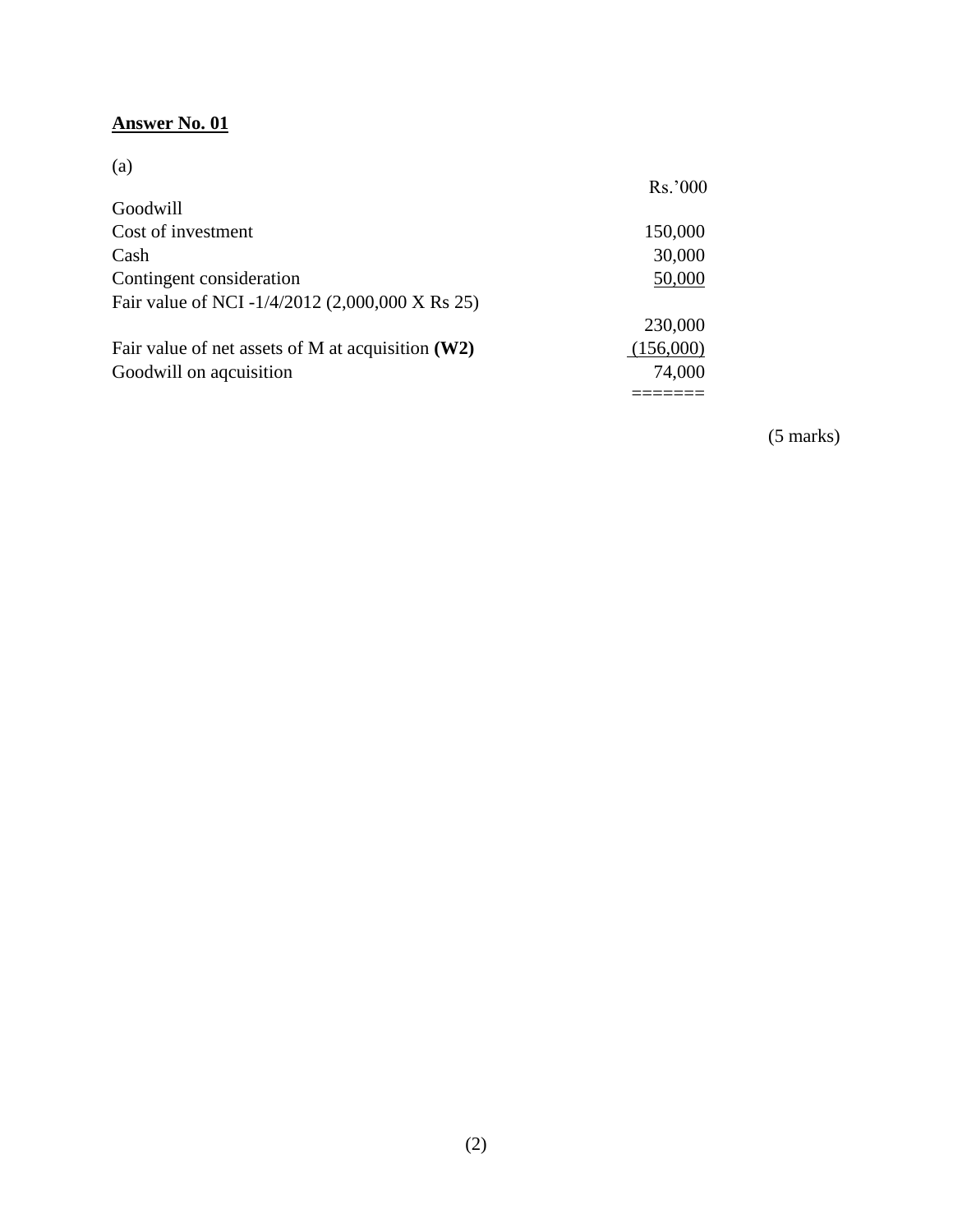| <b>BIG PLC GROUP</b>                                |                                                          |          |
|-----------------------------------------------------|----------------------------------------------------------|----------|
| <b>CONSOLIDATED STATEMENT OF FINANCIAL POSITION</b> |                                                          |          |
| AS AT 31ST MARCH 2013                               |                                                          |          |
|                                                     |                                                          | Rs. '000 |
| <b>Assets</b><br><b>Non Current Assets</b>          |                                                          |          |
| Goodwill (74,000 - 24,667) (W 8)                    |                                                          | 49,333   |
| Property plant & equipment                          | $(200,000+180,000+20,000+110,000-3,000-22,000-$<br>5,000 | 480,000  |
| Intangible assets                                   | $(50,000+15,000+10,000-1,000)$                           | 74,000   |
| Investment in associates $(W 6)$                    |                                                          | 40,480   |
| Available -for -sale financial assets $(W 7)$       |                                                          | 30,000   |
| <b>Current Assets</b>                               |                                                          |          |
| Inventories                                         | $(85,000+42,000)$                                        | 127,000  |
|                                                     |                                                          |          |
| Trade & other receivables                           | $(38,000+28,000-25,000)$                                 | 41,000   |
| Cash & cash equivalents                             | $(22,000+10,000)$                                        | 32,000   |
|                                                     |                                                          | 873,813  |
| <b>Equity &amp; Liabilities</b>                     |                                                          | ======   |
| <b>Equity</b>                                       |                                                          |          |
| Stated capital                                      |                                                          | 200,000  |
| Retained earnings (W 5)                             |                                                          | 134,146  |
| Non-controlling Interest $(W 4)$                    |                                                          | 47,667   |
|                                                     |                                                          |          |
| <b>Non Current Liabilities</b>                      |                                                          |          |
| Long term borrowings                                | $(150,000+75,000+90,000)$                                | 315,000  |
| Contingent consideration                            | $(30,000+5,000)$                                         | 35,000   |
|                                                     |                                                          |          |
| <b>Current Liabilities</b>                          |                                                          |          |
| Trade & other payables                              | $(41,000+30,000)$                                        | 71,000   |
|                                                     |                                                          |          |
| Short-term borrowings                               | $(49,000+22,000)$                                        | 71,000   |
|                                                     |                                                          | 873,813  |
|                                                     |                                                          |          |

(b)

(Total 35 marks)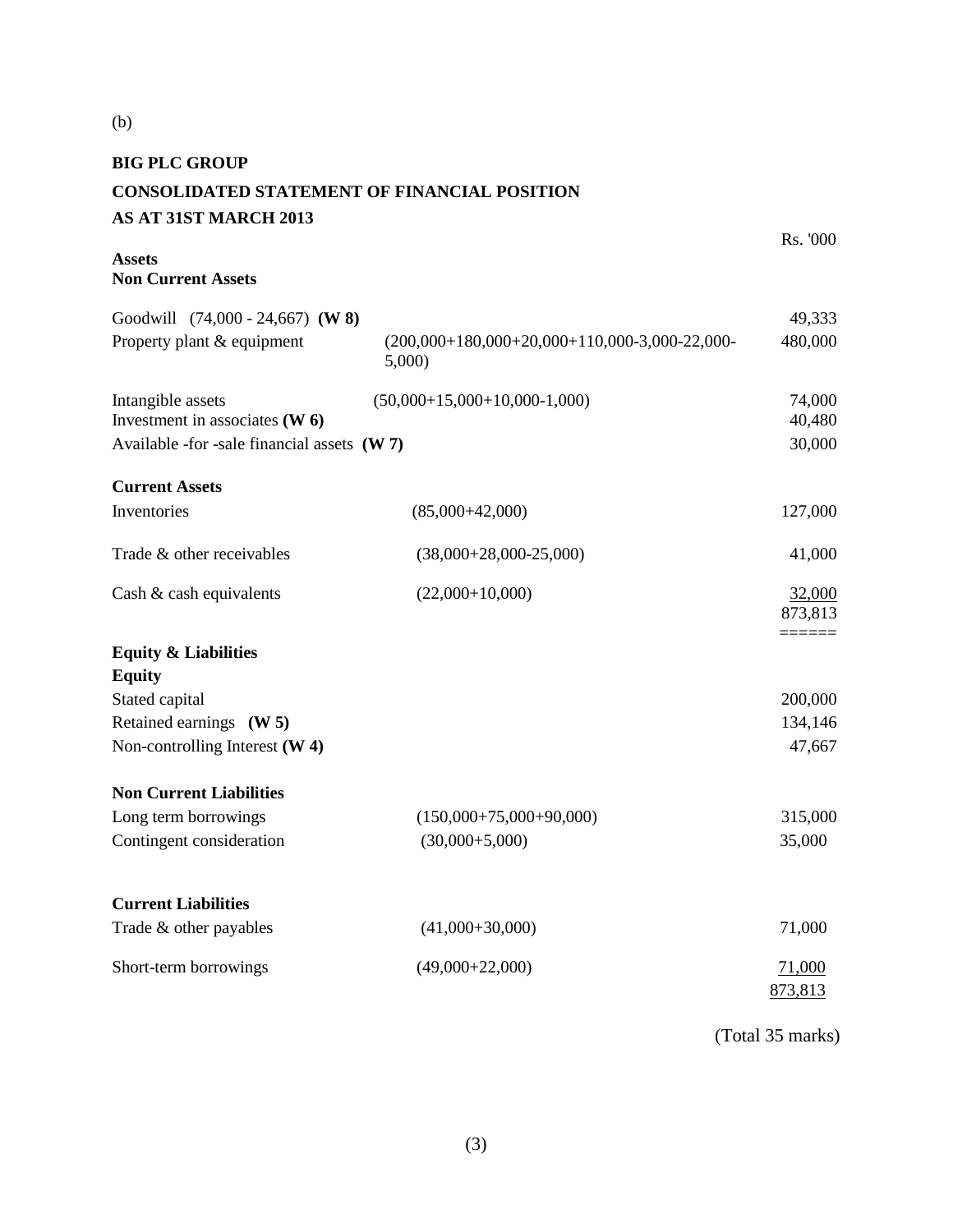### **WORKINGS**

#### **(W1) Group Structure**



# **(W2) Net assets of subsidiary (M)**

|                                     | At date of  | At reporting |
|-------------------------------------|-------------|--------------|
|                                     | acquisition | date         |
| <b>Stated Capital</b>               | 100,000     | 100,000      |
| Retained earnings                   | 23,000      | 48,000       |
| Fair value adjustments:             |             |              |
| Property                            | 20,000      | 20,000       |
| Inventory                           | 3,000       |              |
| Intangible                          | 10,000      | 10,000       |
| Additional depreciation on property |             | (3,000)      |
| (60Mn/20yrs)                        |             |              |
| Amortisation on intangible          |             | (1,000)      |
| (10Mn/10yrs)                        |             |              |
|                                     | 156,000     | 174,000      |
|                                     |             |              |

# **(W3) Goodwill** (calculated at proportianate share of assets acquired)

| Cost of investment                                  | 150,000   |
|-----------------------------------------------------|-----------|
| Cash                                                | 30,000    |
| Contingent consideration                            | 31,200    |
| NCI-1/4/2012 (156,000 X 20%)                        |           |
|                                                     | 211,200   |
| Fair value of net assets of M at acquisition $(W2)$ | (156,000) |
| Goodwill on aqcuisition                             | 55,200    |
| Goodwill at fair value of NCI                       | 74,000    |
| NCI share of goodwill                               | 18,800    |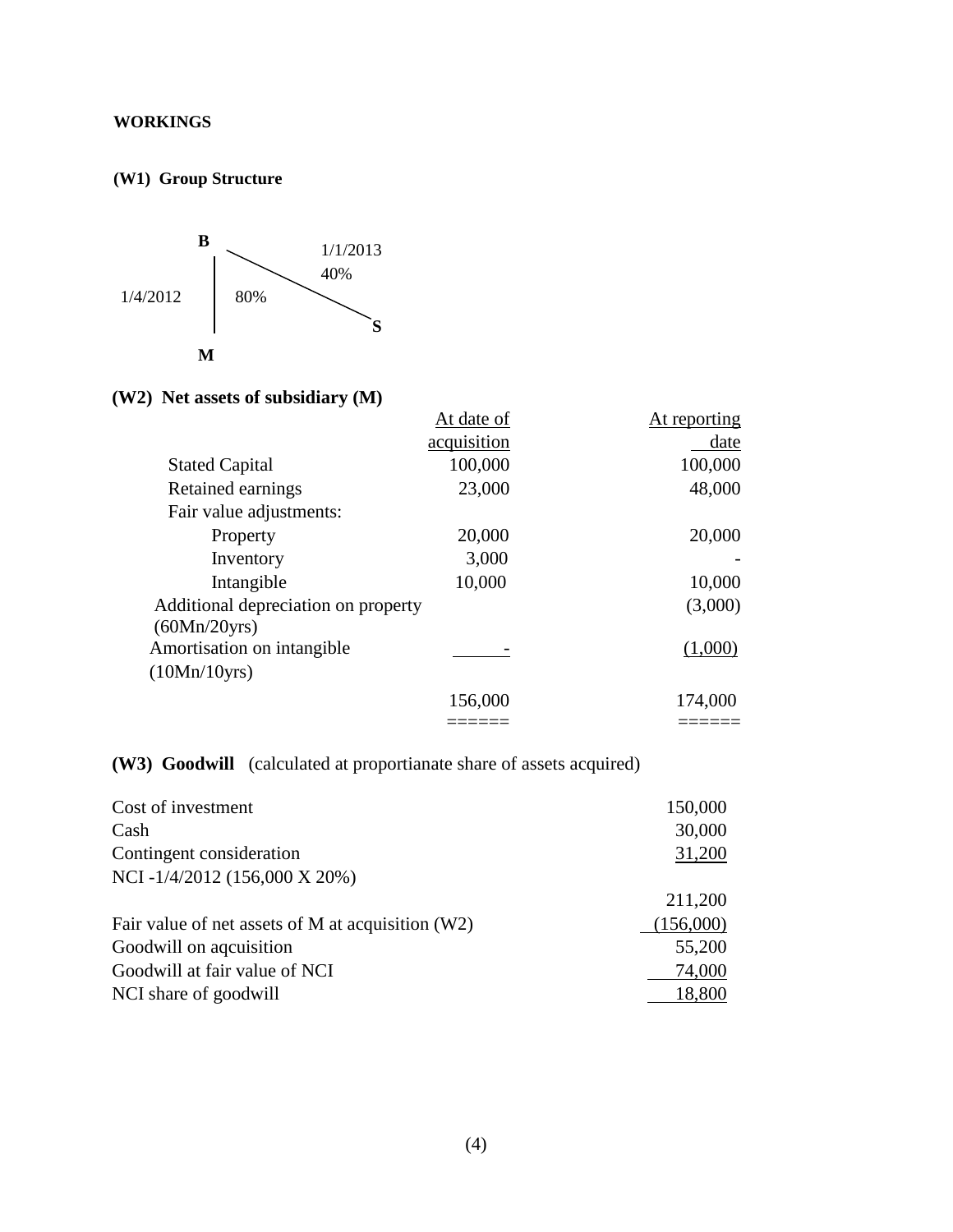# **(W4) Non controlling Interest**

| At the date of acquisition<br>20% of post acquisition profits $(18,000x20%)$ (W 5 (a))<br>Impairment of CGU                                                                                                                                                                               | 50,000<br>3,600<br>(5,933)<br>47,667                                                                                   |  |
|-------------------------------------------------------------------------------------------------------------------------------------------------------------------------------------------------------------------------------------------------------------------------------------------|------------------------------------------------------------------------------------------------------------------------|--|
| <b>OR</b>                                                                                                                                                                                                                                                                                 |                                                                                                                        |  |
| 20% of net assets at 31/3/2013 (20% X 174000) (W-2)<br>NCI share of goodwill (18800-1000) (W 3)                                                                                                                                                                                           | 34,800<br>17,800<br>52,600                                                                                             |  |
| (W5) Group retained earnings                                                                                                                                                                                                                                                              |                                                                                                                        |  |
| 100% parent<br>80% of M post-acquisition reserves $(80\% \times 18,000)$ (W 5(a)<br>40% of S post-acquisition reserves (40% X 3/12 X 4800)<br>Impairement of CGU<br>Gain on ASF financial asset<br>Depreciation on leased plant<br>Lease interest<br>Increase in contingent consideration | 170,000<br>14,400<br>480<br>(23, 734)<br>5,000<br>(22,000)<br>(5,000)<br>(5,000)<br>134,146<br>$=$ $=$ $=$ $=$ $=$ $=$ |  |
| (W 5 (a))<br>Post acquisition profit Medium PLC<br>Profit for the year $(48,000 - 23,000)$<br>Additional depreciation<br>Amortisation - intangible asset<br>Pre acquisition – Inventory Fair Value<br>$(W5) + (W4)$                                                                       | 25,000<br>(3,000)<br>(1,000)<br>(3,000)<br>18,000                                                                      |  |
| (W6) Investment in associate                                                                                                                                                                                                                                                              |                                                                                                                        |  |
| Cost<br>Share of post acquisition profit (4800 X 3/12 X 40%)<br>Carrying value 31.03.2013                                                                                                                                                                                                 | 40,000<br><u>480</u><br>40,480                                                                                         |  |
| (W7) Available for sale financial asset                                                                                                                                                                                                                                                   |                                                                                                                        |  |
| At $1/1/2013$<br>Change in FV<br>At reporting date                                                                                                                                                                                                                                        | 25,000<br>5,000<br>30,000                                                                                              |  |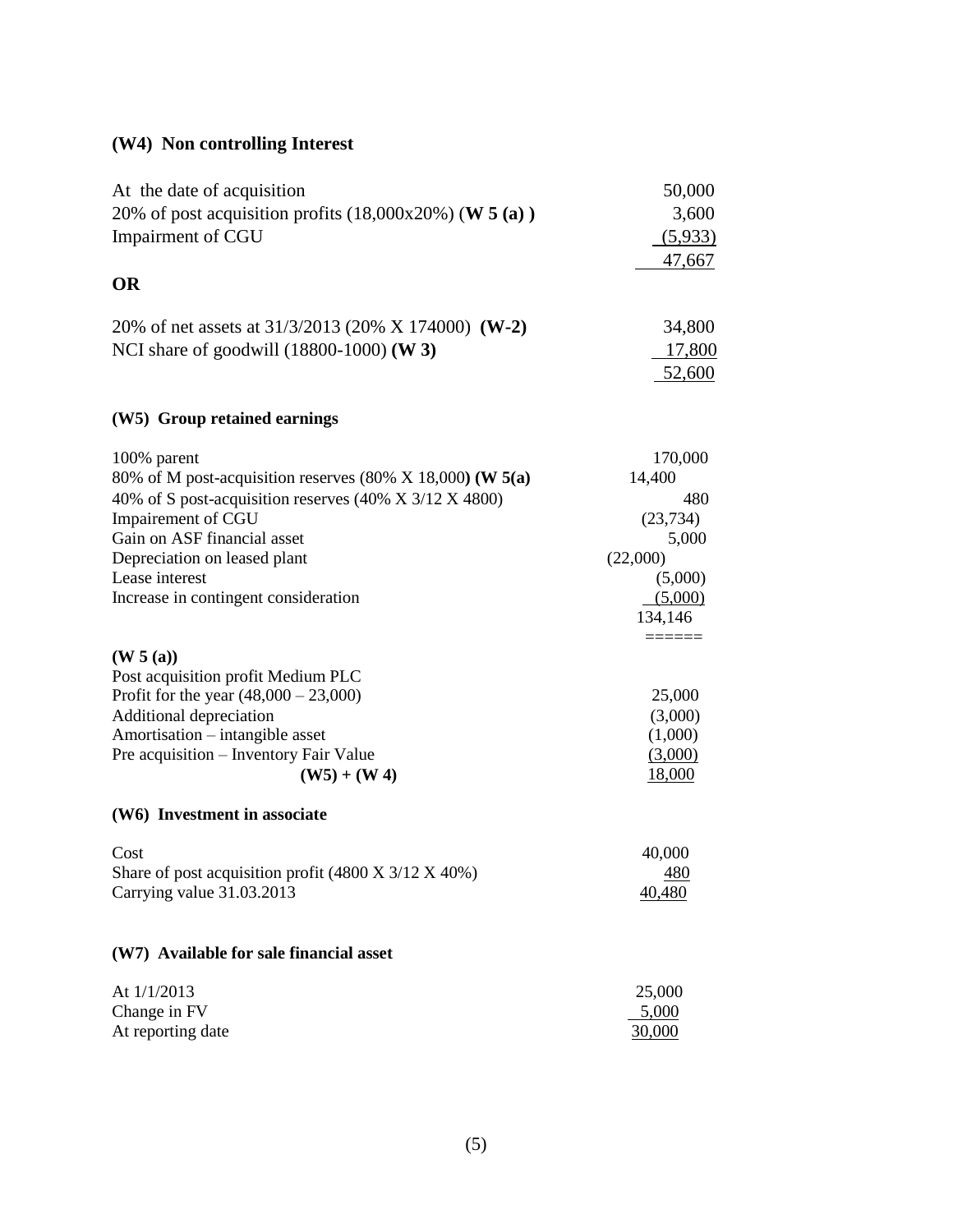#### **(W8) Impairment of CGU**

| Carrying amount of asset $& Goodwill$ portion | 94.667 |
|-----------------------------------------------|--------|
| $(70,000+24,667)$                             |        |
| Recoverable amount                            | 65,000 |
| Impairment loss                               | 29,667 |

as per LKAS 36, if an impairment loss arises in respect of a CGU, it is allocated among assets in the CGU in the following order: 1.any individual assets that are obviously impaired 2.goodwill 3.other assets pro rata to their carrying amounts

Accordingly, the impairment loss of Rs. 24,667 is set off against goodwill in full and the balance 5,000 is set off agaist the PPE.

#### **(W 9) Lease arrangement**

Determining whether the lease is a finance or an operating lease.

| Lease term                                                       | 5 yrs |
|------------------------------------------------------------------|-------|
| Useful life of plant                                             | 8yrs  |
| Lease term as a % of useful life $(5/8 \text{ X } 100) = 62.5\%$ |       |

The lease term is for the major part of the economic life of the asset. Therefore, under LKAS 17 this lease is a finance lease and should be accounted for accordingly.

| Accounting entries:<br>Date of inception                                                     |          |                   |         |  |
|----------------------------------------------------------------------------------------------|----------|-------------------|---------|--|
| Leased plant<br>Interest in suspense<br>Lease creditor                                       | Dr<br>Dr | 110,000<br>15,000 | 125,000 |  |
| <u>Subsequent measurement</u>                                                                |          |                   |         |  |
| 1. Depreciation on plant<br>Leased plant                                                     | Dr       | 22,000<br>22,000  |         |  |
| 2. Lease creditor<br>Trade & other receivables                                               | Dr       | 25,000<br>25,000  |         |  |
| 3. Lease interest<br>Interest in suspense                                                    | Dr       | 5,000<br>5,000    |         |  |
| Note:<br>Sum of the digits method is used to compute lease interest<br>15000<br>X<br>5<br>15 |          |                   |         |  |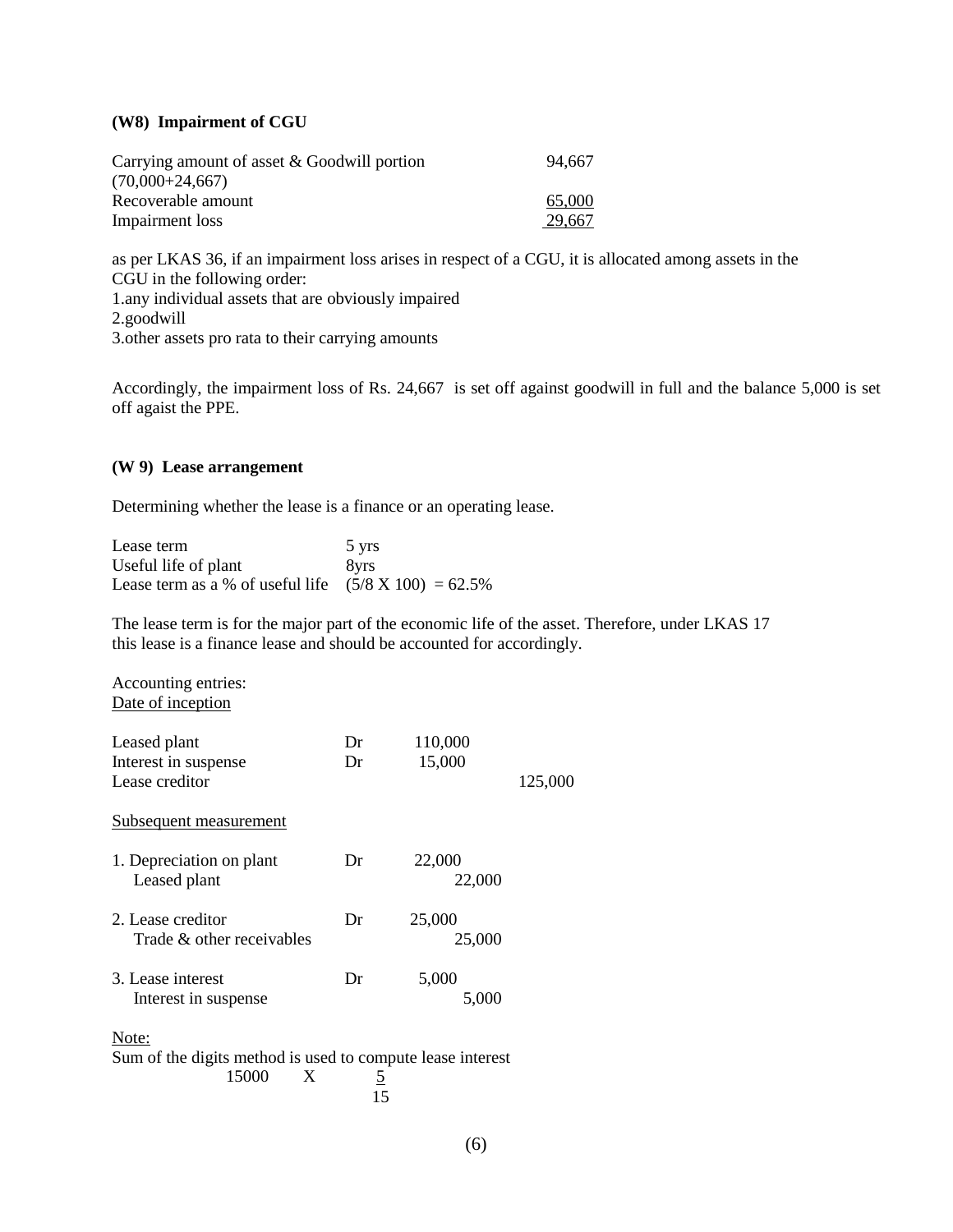#### **Alternative answer**

Calculation of PV of minimum lease payment

| Year           | rental (mn)                                  | $Pv$ (mn) |
|----------------|----------------------------------------------|-----------|
| $\Omega$       | 25                                           | 25        |
| 1              | 25/1.14                                      | 21.929    |
| 2              | $25/(1.14^2)$                                | 19.236    |
| $\mathcal{R}$  | 25/(1.14 <sup>2</sup> )                      | 16.874    |
| $\overline{A}$ | $25/(1.14)$ <sup><math>\text{4}</math></sup> | 14.802    |
|                |                                              | 97.841    |

By calculating Pv of minimum lease payment, answers can be changed accordingly and marks are also awarded.

#### **Answer No. 02**

| (a) | Unrecognized actuarial losses                    | Rs. 3,000,000 |
|-----|--------------------------------------------------|---------------|
|     | Unrecognized past service cost                   | Rs. 1,000,000 |
|     | PV of available reduction in future contribution | Rs. 5,000,000 |
|     | Max ceiling                                      | Rs. 9,000,000 |

(b) This arrangement contains a lease due to existence of following conditions

- A specific asset is identified to fulfill the production requirement
- Sell Fashion has the right to use the asset
	- o Majority of the output is taken by Sell Fashion
	- o Payments are fixed and not dependent on the number of units produced
- The lease should be classified and accounted as finance lease
	- o Sell fashion has substantially all of the risk and rewards incidental to the ownership of the asset
	- o Lease term is for major part of the economic life. Insignificant residual value.
	- o PV of minimum lease payments amounts to substantially fair value of the asset at the inception of the lease

(Total 15 marks)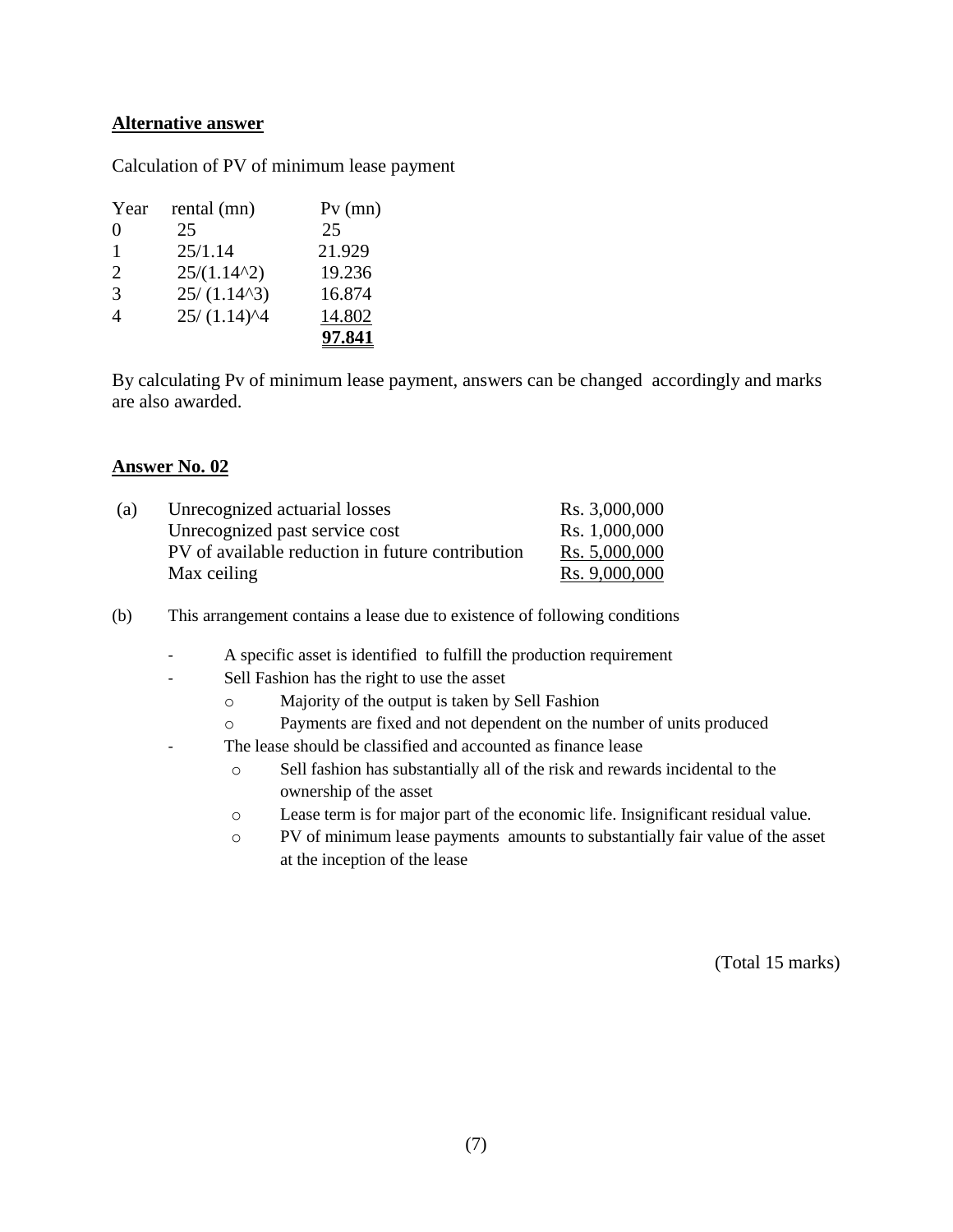# **Answer No. 03**

(a)

| $\ddotsc$     |                      |          | <b>EPS</b><br>Market price per share                               | $=$      | 15<br>120        |      |
|---------------|----------------------|----------|--------------------------------------------------------------------|----------|------------------|------|
|               |                      | $=$      | 0.125                                                              |          |                  |      |
|               |                      |          |                                                                    |          |                  |      |
| $\mathbf{ii}$ | Price Earnings Ratio | $\equiv$ | Market price per Share<br><b>EPS</b>                               | $\equiv$ | <u>120</u><br>15 |      |
|               |                      | $=$      | 8 times                                                            |          |                  |      |
|               |                      |          |                                                                    |          |                  |      |
| iii)          | Asset turnover ratio | $\equiv$ | Revenue<br>Non Current assets                                      |          |                  |      |
|               |                      | $=$      | 1,200 Mn<br>$530$ Mn                                               |          |                  |      |
|               |                      | $=$      | <b>2.26 Times</b>                                                  |          |                  |      |
| iv)           | <b>ROCE</b>          | $\equiv$ | <b>PBIT</b><br>$\frac{\phantom{0}}{100}$ x 100<br>Capital Employed | $\equiv$ | 225<br>600       | x100 |
|               |                      | $=$      | 37.5                                                               |          |                  |      |
|               |                      |          |                                                                    |          |                  |      |
| V)            | Dividend Cover       | $\equiv$ | <b>EPS</b><br><b>DPS</b>                                           |          |                  |      |
|               |                      | $=$      | $\frac{15}{5}$                                                     |          |                  |      |
|               |                      | $=$      | 3 Times                                                            |          |                  |      |

(5 marks)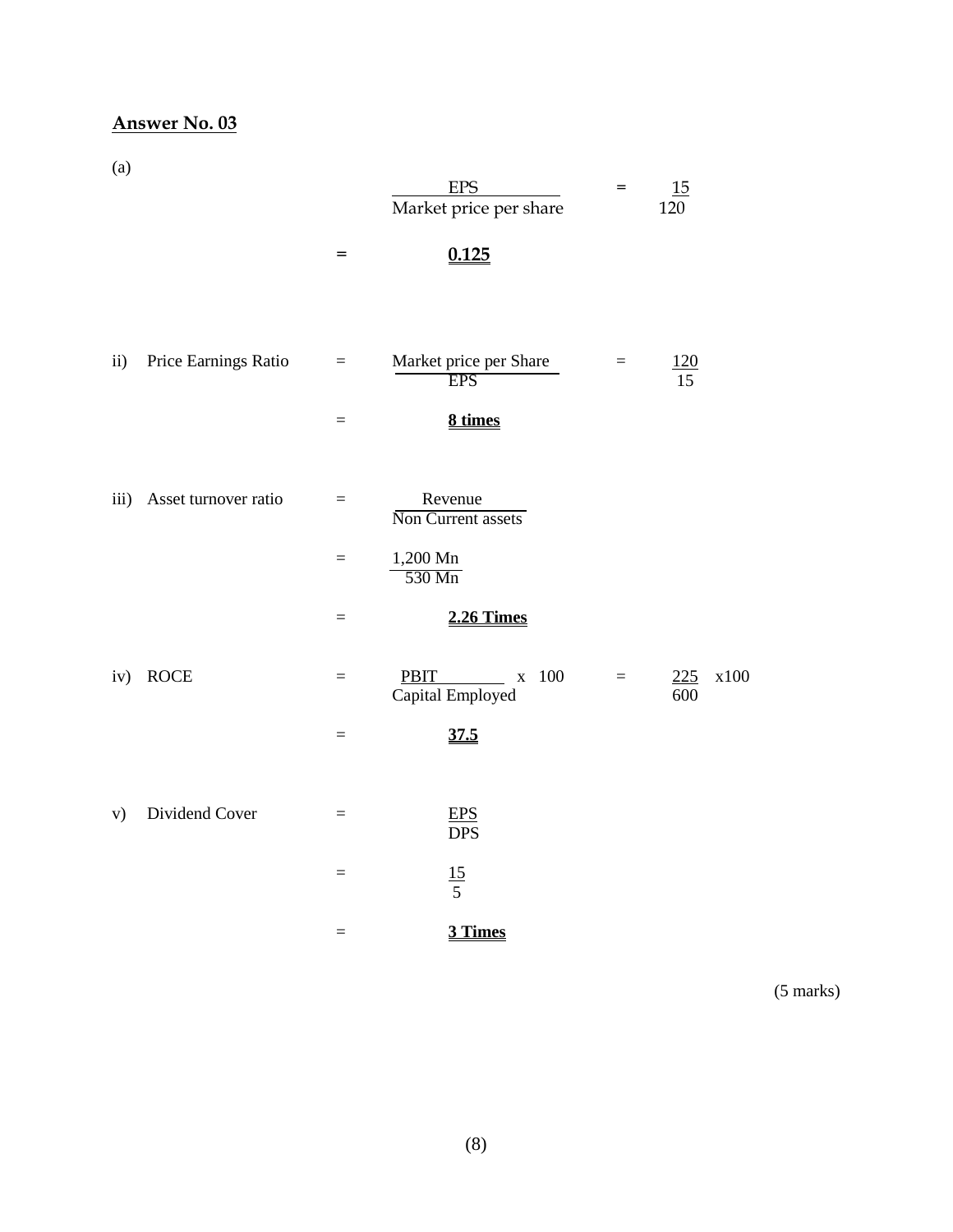(b)

**To :- Director Finance From :- Mr. X**

#### **FINANCIAL PERFORMANCE**

The financial performance of the Target company can be evaluated using the ratios provided. These ratios include the following,

- Gross profit ratio
- Net profit ratio
- ROCE
- Assets turnover ratio

The company's Gross profit ratio (GP) has dropped compared to the previous year  $\&$  it remains below the industry average over the period under consideration. However, the net profit ratio has remained above the industry average but has seen a drop over the years. The drop in GP ratio could be due to higher direct costs. Another possible reason is that the company may be facing low demand  $\&$  due to this the sales may be low. This is also highlighted by the low asset turnover ratio. Below –industry assets turnover ratio suggest that the assets are under utilized. This could be due to low demand.

The Return on Capital Employed (ROCE) was on the drop & also remained below the industry average one possible reason could be recent injection of capital.

The foregoing analysis suggests that the financial performance of the company is deteriorating  $\&$  below the industry performance.

#### **LIQUIDITY**

Liquidity is the availability of cash (& Cash equivalents) to settle its short term debts. The liquidity position of an entity can be analysed using following ratios.

- Current ratio
- Quick ratio
- Inventory holding period
- Debt collection period
- Creditor's payment period

Both current & quick ratios indicate the availability of liquid funds to settle short term obligations. The quick ratio removes the less liquid inventory from the current assets. Both ratios remained at the same level over the years but remained below industry average. This could be due to higher short term obligations such as creditors & bank overdrafts.

Both inventory holding & debt collection periods have remained unfavorable compared to the industry norms. The higher ratios suggest that the money is tied up in inventory  $\&$  debtors over a considerable period. As a result, the company has taken substantial time to settle its creditors as suggested by the creditors' settlement period. This could result in suppliers refusing to provide goods & services on credit terms.

The above analysis indicates adverse liquidity position and if appropriate measures are not taken this could lead to further financial distress.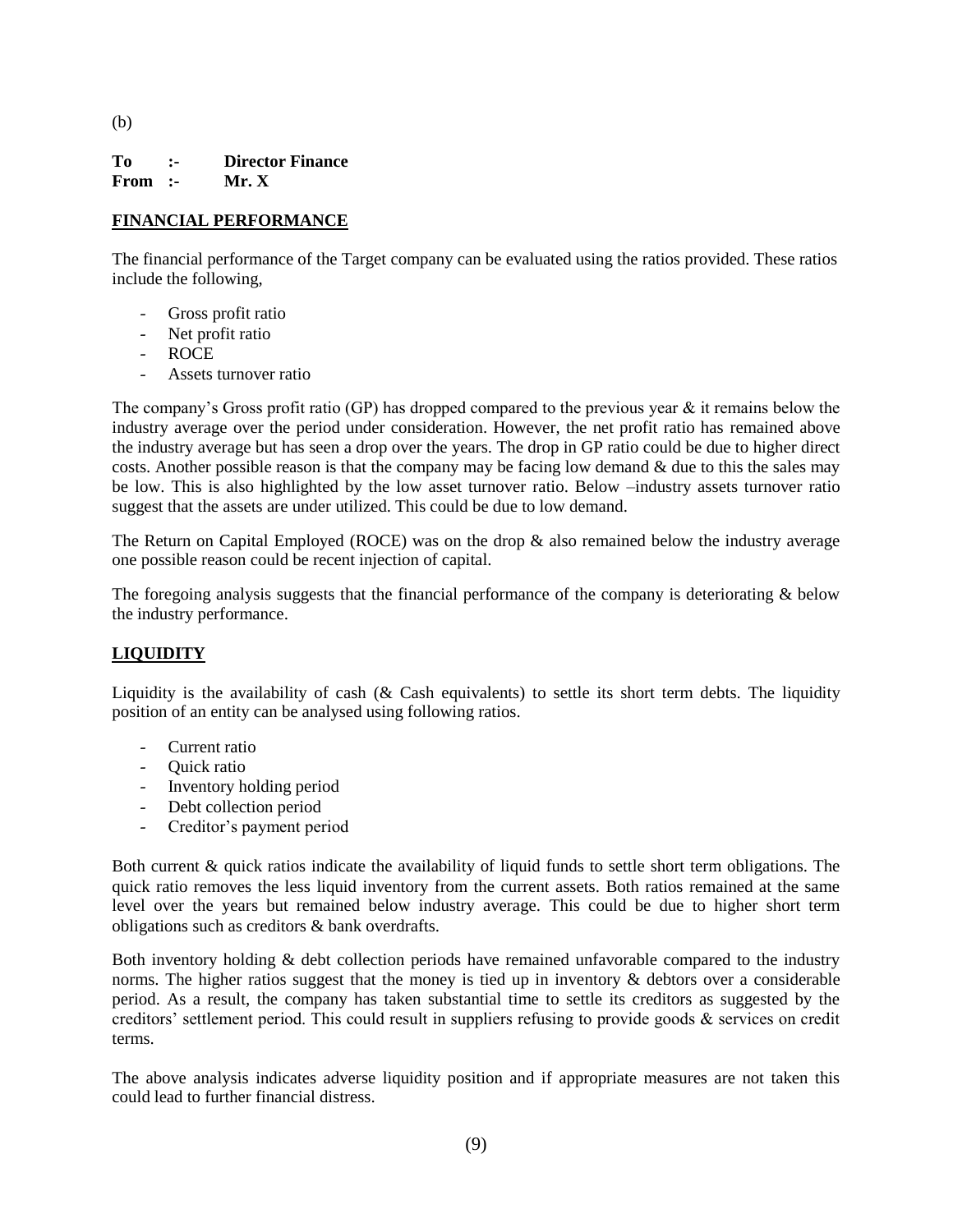#### **SOLVENCY**

The solvency is the ability to meet obligations as they become due. The long term solvency is measured by the debt/ equity (gearing) ratios.

The company is high geared compared to the industry norm. Further, the gearing ratio is on the rise over the period under consideration.

A high geared Company could indicate both a healthy position as well as a weak position. A company may have borrowed to finance its growth. This normally indicates a healthy position with the expectation of future profits. Similarly, a company in financial distress may also involve in borrowing to finance its activities. Therefore, it is vital to consider the objective of borrowing before commenting on the solvency.

#### **CONCLUSION**

Based on the foregoing analysis, the Chairman's comments are not substantiated.

(Total 25 marks)

#### **Answer No. 04**

- (a) Instrument in and active quoted market cannot be classified as loans and receivable. Hence it shall be classified as available for sale
- (b) Instrument classified as AFS cannot be reclassified as FVTPL. However, on disposal of the instrument, the gain/loss that was recognized in equity shall be recycled to P/L.
- (c) These instruments can be designated as FVTPL as they are managed on FV basis
- (d) This is a hybrid instrument with an embedded derivative. The option embedded into the debenture is not closely related to host contract. Therefore the option should be separated from the host contact as separate derivative. Should be fair valued. The debenture can be classified as LR. Alternatively, the entire instrument can be designated as FVTPL

(Total 10 marks)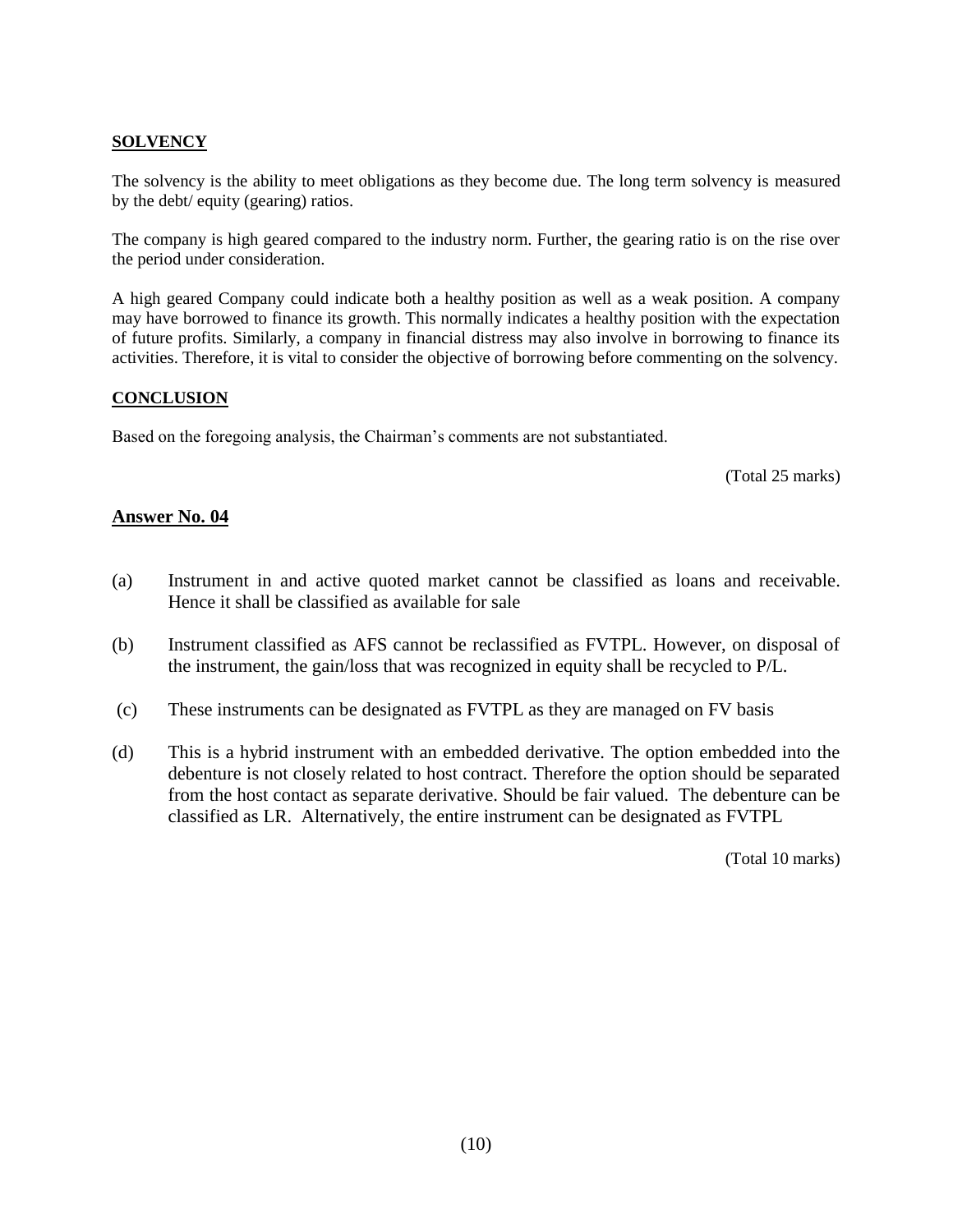#### **Answer No. 05**

- (a) (i) Challenges faced by the practitioners
	- Extensive requirements to exercise judgment. It is not the judgment of the accountant or the CFO.
	- The judgments shall be made by the operational staff with the knowledge of the business. The accountant/CFO would not have the required knowledge and expertise.
		- o Judgment on impairment
		- o Estimation of fair value
		- o Understanding of products and business promotional activities
		- o Unbundling of products
	- Understanding the purpose and nature of the business should be supported by the executive levels. Any business decision could have accounting consequences.
		- o Business acquisition and accounting for SPV
		- o Understanding of contracts and purpose of the contract (Eg. Lease/ derivatives)
	- Buying sponsorship from the senior executive level and other operational units are challenging
	- Obtaining required information and marinating reliability of the information could be challenging .
	- (ii) Quality and reliability of information
		- The businesses are reported as how they managed. Provides for proper count of stewardship of the management.
			- Eg.
				- o Risk management disclosures made under IFRS 7 would improved the usefulness of the information presented related to financial instruments and how they are managed
				- o Segmental reporting disclosures are made as how the CODM (the Executive management) manage the business
				- o Many transactions are brought in as on balance sheet items. Eg. Derivative contracts. The fair values of the contract are accounted depicting the worthiness of the contract entered into by the management.
				- o Fair value of the assets and liabilities (financial instruments) and how they are derived (with assumptions) are disclosed increasing the relevance and reliability of the information.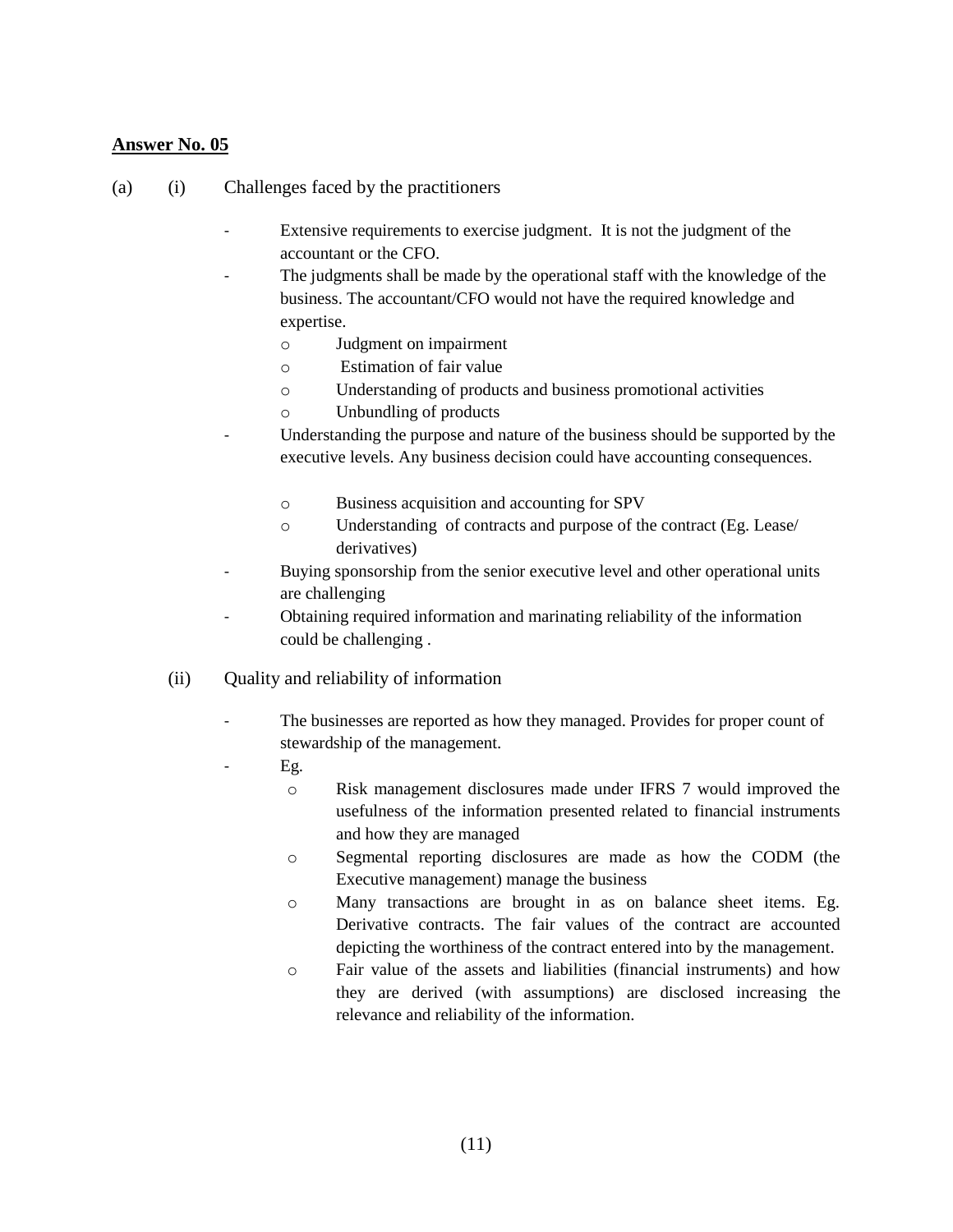- (iii) Sri Lanka's readiness
	- IFRSs are in a fast changing regime in order to face;
		- o the dynamic business environment
		- o To cater for increasing demand for information by business and users
	- Sri Lanka needs significant change in the entire financial reporting systems. Some of the crucial elements are listed.
		- o Standard setting and monitoring by the regulators
		- o Enhancement of knowledge and skill levels of practitioners
		- o Alliance and coordination with other related regulators
			- **CBSL/IBSL/ Business associations**
			- **Tax authority**
			- **Stock exchange**
		- o Education of users such as;
			- Banks
			- **Researchers**
			- Investors
			- Government etc.
		- o Experts
			- Real estate valuers
			- **Financial instrument valuers** 
				- Actuaries
	- It is also vital to gage the readiness of the money and capital markets to react on the IFRS related information
	- Preparers readiness and availability of the information. The prepared systems and procedures may not yet be read to produce required IFRS related information for disclosure purpose. Such information also may not be reliable for decision making purposes.
- (b) What is sustainability reporting.

Sustainability reporting refers to reporting about the business organizations environmental, social and governance performance. It is a method to internalize and improve an organizations commitment to sustainable development in a way that can be demonstrated to both internal and external stake holders.It provides additional information to the stake holders as to how the business organization discharge its responsibilities towards environment , social and governance perspectives.Present stake holders of the business organizations evaluate the businesses not purely based on the financial numbers.They evaluate and see the contribution of the business organizations towards environment and social aspects as well.Therefore sustainability reporting is very important.

The business organizations will have to consider the following principals in reporting on sustainable reporting.

- **Transparency**
- **Traceability**
- Compliance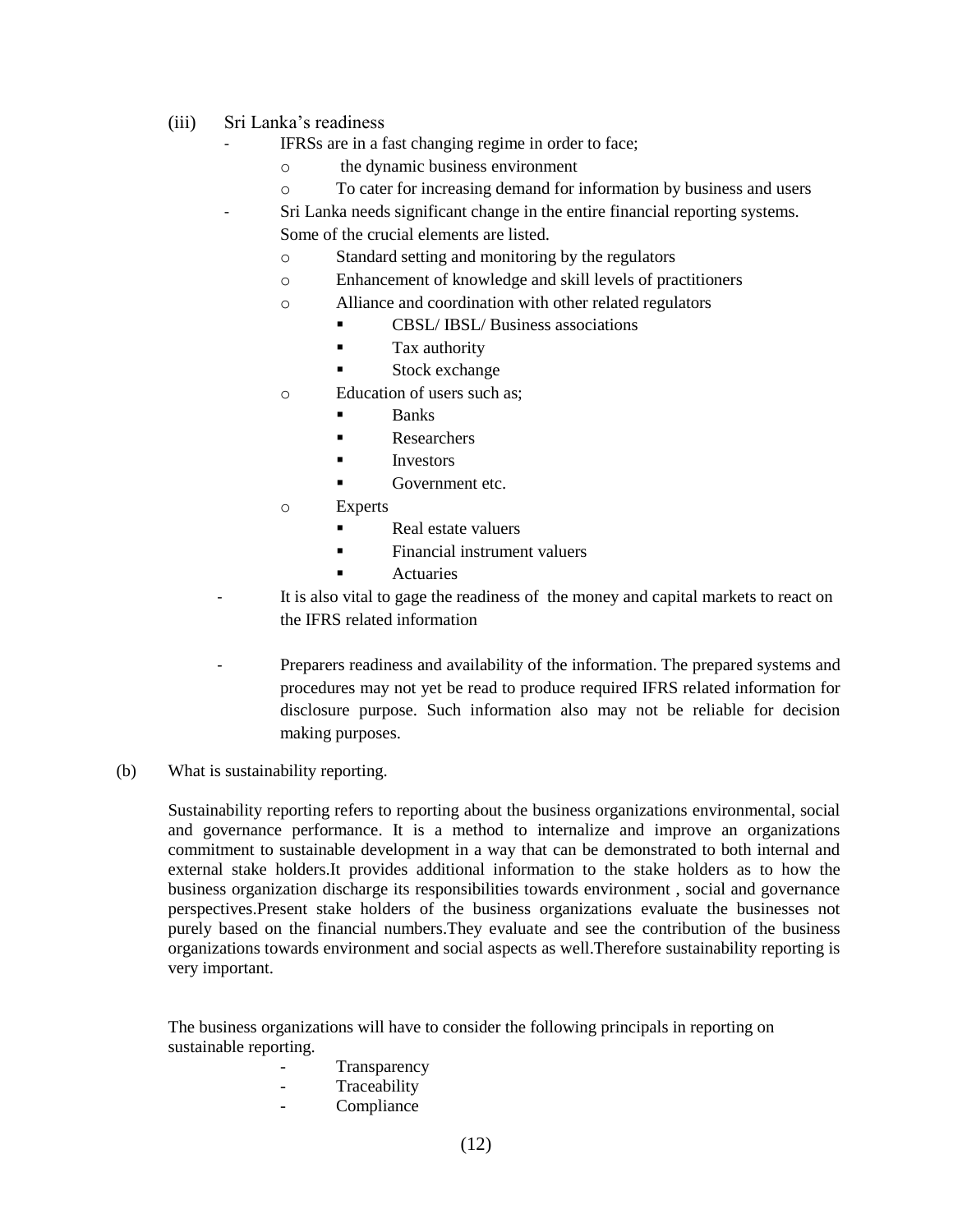(c) " The management....................................."

Comment on the above statement ?

Shareholders are the owners of the business organizations (Limited liability companies).They appoint board of directors to manage the business in the best interest of share holders.In this process share holders assign the responsibility with the management to manage the assets of the business in the best interest of them.Therefore management appointed by the share holders has no moral right to dispose the business assets on non business objectives.As a result it can be concluded that managements primary responsibility is to use the assets owned by the business to maximize share holders wealth.

Society at large can also be benefitted when management peruse this objective of share holders wealth maximization , as follows.

- 1. Maximizing wealth has the effect of increasing the tax revenue available to the government to distribute on socially desirable objectives.
- 2. Maximizing wealth for a few people some times held to have a "tickle down" effect on the disadvantaged members of the society.

However business organizations at large are benefitted using the public resources , may pollute the environment etc.Therefore the business organizations have social responsibilities as well.

Further the following will also have to be considered in evaluating the above.

- 1. Organizations are rarely controlled effectively by the Share holders.Most of the share holders are not active.In this context is it really necessary to work only towards their wealt maximization.
- 2. Strategic decisions by business always have wider social consequences.Therefore the business organizations have some social responsibility as well.

(Total 15 marks)